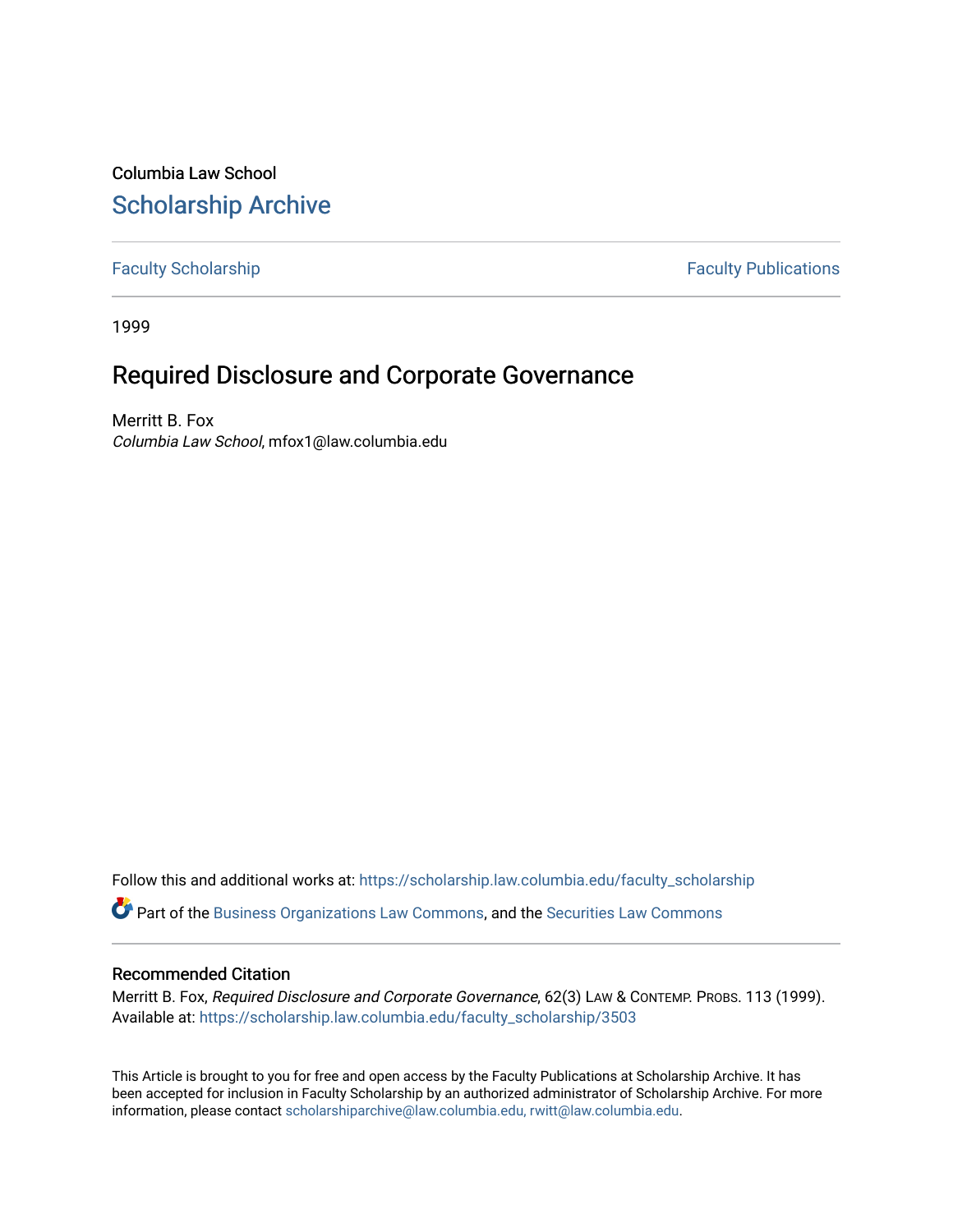# REQUIRED DISCLOSURE AND CORPORATE GOVERNANCE

MERRITT B. FOX \*

#### I

#### **INTRODUCTION**

One of the most distinctive features of U.S. business law is the stringent requirements of ongoing disclosure imposed on issuers of publicly traded securities.<sup>1</sup> This scheme usually has been justified as necessary to protect investors

1

\* Professor of Law, University of Michigan.

1. The United Kingdom is a convenient benchmark for demonstrating that U.S. requirements are more stringent than those in any other country because the SEC considers the United Kingdom's disclosure requirements more similar to those of the United States than are any other country's except Canada's. *See* Facilitation of Multinational Securities Offerings, Securities Act Release No. IS-55, 32 S.E.C. Docket 707 (Feb. 28, 1985). Nevertheless, a detailed comparison of U.S. and U.K. disclosure requirements for companies that issue equity securities reveals that the United States requires significantly more information. Differences in the requirements include the amount of detail about the nature of the issuer's business; data concerning the results of the different lines of business in which the issuer participates; discussion of trends that are identified by management and may affect the issuer's future liquidity, capital needs, or operating results; and information about management compensation and share ownership. *See SEC Proposals to Facilitate Multinational Securities Offerings: Disclosure Requirements in the United States and the United Kingdom*, 19 INT'L L. & POL. 457, 459-68 (1987); *see also* GEORGE BENSTON, CORPORATE FINANCIAL DISCLOSURE IN THE UK AND THE USA 20-21, 37 (1976); SECURITIES & EXCHANGE COMMISSION, REPORT OF THE STAFF OF THE U.S. SECURITIES AND EXCHANGE COMMISSION TO THE SENATE COMMITTEE ON BANKING, HOUSING AND URBAN AFFAIRS AND THE HOUSE COMMITTEE ON ENERGY AND COMMERCE ON THE INTERNATION-ALIZATION OF THE SECURITIES MARKETS III-91-92 (1987) (hereinafter SEC INTERNATIONALI-ZATION REPORT). European countries, in general, put much less emphasis on full disclosure. *See* Peter Widmer, *The U.S. Securities Laws—Banking Law of the World? (A Reply to Messrs. Loomis and Grant)*, 1 J. COMP. CORP. L. & SEC. REG. 39 (1978). Japan has a securities statute that closely parallels the Securities and Exchange Act of the United States. However, the staff responsible for promulgating and enforcing the implementing regulations is very small compared to that of the SEC; many provisions of the statute are treated as inoperative; and the emphasis is on de facto screening of issuers by regulatory authorities rather than full disclosure. *See* Kunio Hamada & Keiji Matsumato*, Securities Transaction Law in General*, in 5 DOING BUSINESS IN JAPAN §§ 1.02[1], 1.02[4][b] (Kitagawa ed., 1987); SEC INTERNATIONALIZATION REPORT, *supra*, at III-127-30.

The United States, in addition to having a set of regulations and an administrative apparatus that together solicit more information from issuers than do those of other countries, also has a liability system that prods more information out of issuers. The liability system in the United Kingdom, for example, is not as far-reaching. *See* SEC INTERNATIONALIZATION REPORT, *supra*, at III-116.

Copyright © 2000 by Merritt B. Fox

This article is also available at http://www.law.duke.edu/journals/62LCPFox.

The author wishes to express appreciation for helpful comments on an earlier draft of this article by participants at the Conference on Comparative Corporate Governance at the Max-Planck Institute in May 1997.

An earlier version of this article appears in COMPARATIVE CORPORATE GOVERNANCE: THE STATE OF THE ART AND EMERGING RESEARCH 701 (Klaus J. Hopt et. al. eds., 1998). Copyright © 1998 by Clarendon Press, Oxford. Used with permission.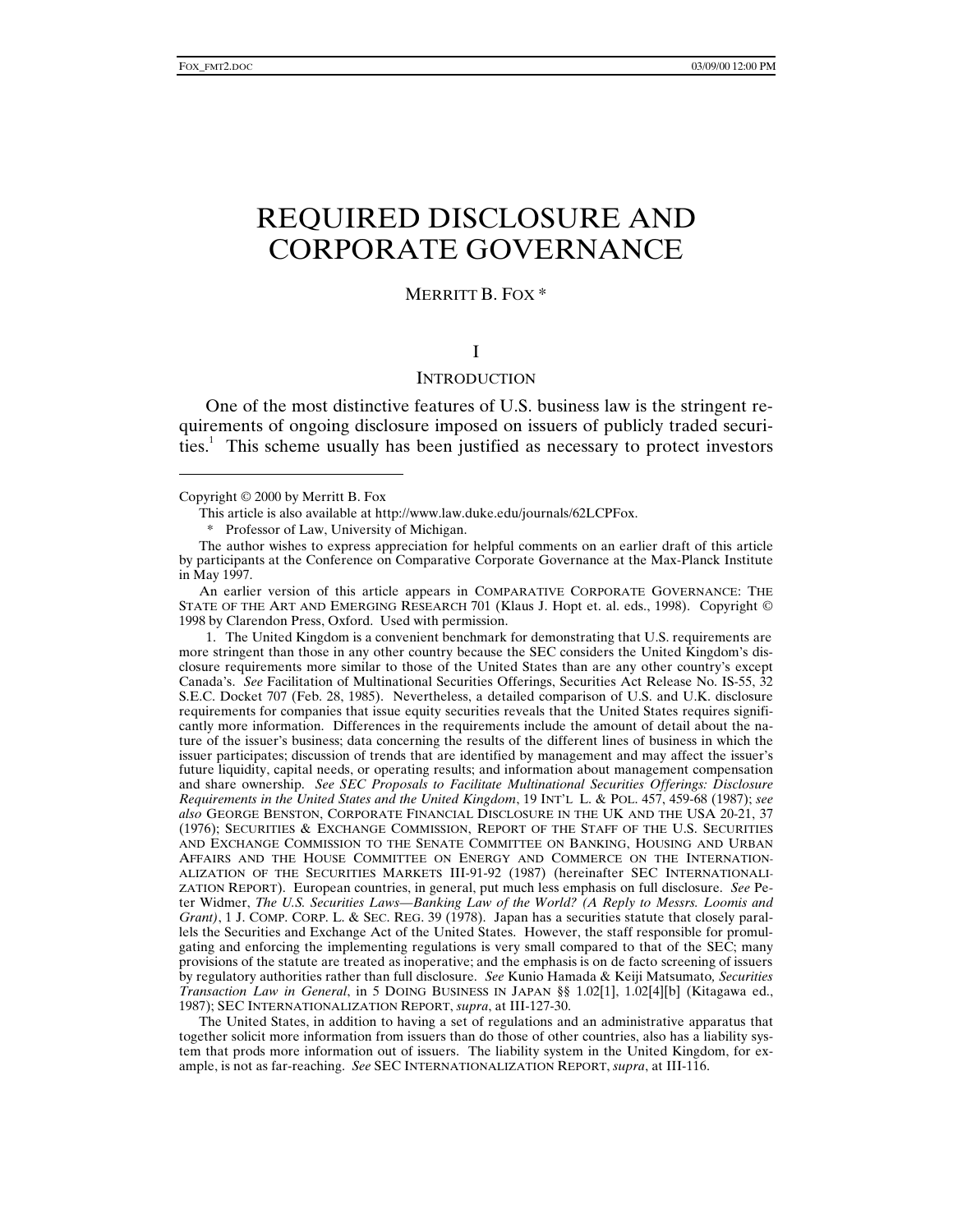from making poor trading decisions as a result of being uninformed. Little scholarly attention, however, has been paid to the corporate governance effects of such required disclosure.<sup>2</sup> In analyzing these effects, this article concludes that required disclosure can improve corporate governance in important ways. Indeed, improving corporate governance, not investor protection, provides the most persuasive justification for imposing on issuers the obligation to provide ongoing disclosure.

Before delving further into this topic, it is important to define more precisely the terms "required disclosure" and "corporate governance." "Required disclosure," as used in this article, means any legal obligation that requires an issuer's management to provide, on a regular basis, information that it otherwise might not be inclined to provide. $3$  In the United States, the primary source of required disclosure is the periodic disclosure requirements imposed on publicly traded companies under the Securities and Exchange Act of 1934 ("Exchange Act"). $\alpha$ <sup>4</sup> Other sources of required disclosure include the law of the issuer's state of incorporation, the rules of the stock exchange on which the issuer's shares are listed, and the issuer's articles of incorporation.<sup>5</sup> The term

4. Securities and Exchange Act of 1934, 5 U.S.C. § 78a (1994). The reference here is to an issuer's obligations under the Securities and Exchange Act of 1934 to file Forms 10-K, 10-Q, and 8-K and an annual proxy statement pursuant to Schedule 14A. Required disclosure is different from the one-time disclosure associated with the registered offering of new securities.

<sup>2.</sup> One notable exception is Louis Lowenstein, *Financial Transparency and Corporate Governance: You Manage What You Measure*, 96 COLUM. L. REV. 1335 (1996).

<sup>3.</sup> There are several reasons why an issuer's management might not want to produce information if it were under no legal obligation to do so. Disclosure might be helpful to competitors, major suppliers, or major customers. Both positive and negative information can help a potential acquirer of the issuer to better understand the issuer's business, and hence decrease the risk the acquirer would incur in a hostile tender offer. *See infra* Part V.A. Negative information can make management look bad and increase the risk of ouster by a hostile takeover or proxy fight —a threat that, if postponed through non-disclosure, might be eliminated by subsequent good news. Negative information can also injure the public reputations of managers and, with it, their sense of self-worth. *See infra* Part VI. If management thinks that a leveraged management buyout might be in its interests, positive information would increase the share price and make the buyout more expensive. Failures in the market for information, including "end game" problems and "market for lemons" problems, limit the usefulness of reputation alone as a method of policing this problem and create the need for a legal obligation. All of these points are discussed in considerably more detail in Merritt B. Fox, *Retaining Mandatory Disclosure: Why Issuer Choice Is Not Investor Empowerment*, 85 VA. L. REV. (forthcoming 1999).

<sup>5.</sup> By defining required disclosure in this fashion, this article focuses specifically on how required disclosure can impact corporate governance. This issue is separate from the debate about whether the source of the requirements ought to be a national or multinational authority, or whether an issuer should be able to choose the disclosure requirements, if any, under which it operates through its decisions of where to incorporate, where to list its stock, and which terms to include in its articles of incorporation. Commentators who believe that disclosure ought to be mandated by national statute include Lucian A. Bebchuk, *Federalism and the Corporation: The Desirable Limits on State Competition in Corporate Law*, 105 HARV. L. REV. 1435, 1490-91 (noting that the regulation of corporate disclosure under the authority of state corporate law rather than federal securities law would, because of regulatory competition, result in a suboptimally low level of disclosure); John C. Coffee, Jr., *Market Failure and the Economic Case for a Mandatory Disclosure System*, 70 VA. L. REV. 717 (1984); Frank Easterbrook & Daniel Fischel, *Mandatory Disclosure and the Protection of Investors*, 70 VA. L. REV. 669, 684-85 (1984); Merritt B. Fox, *Securities Disclosure in a Globalizing Market: Who Should Regulate Whom*, 95 MICH. L. REV. 2498 (1997); Fox, *supra* note 3. Commentators who believe that issuer choice, disciplined by market forces, is superior include Stephen J. Choi & Andrew Guzman, *Portable*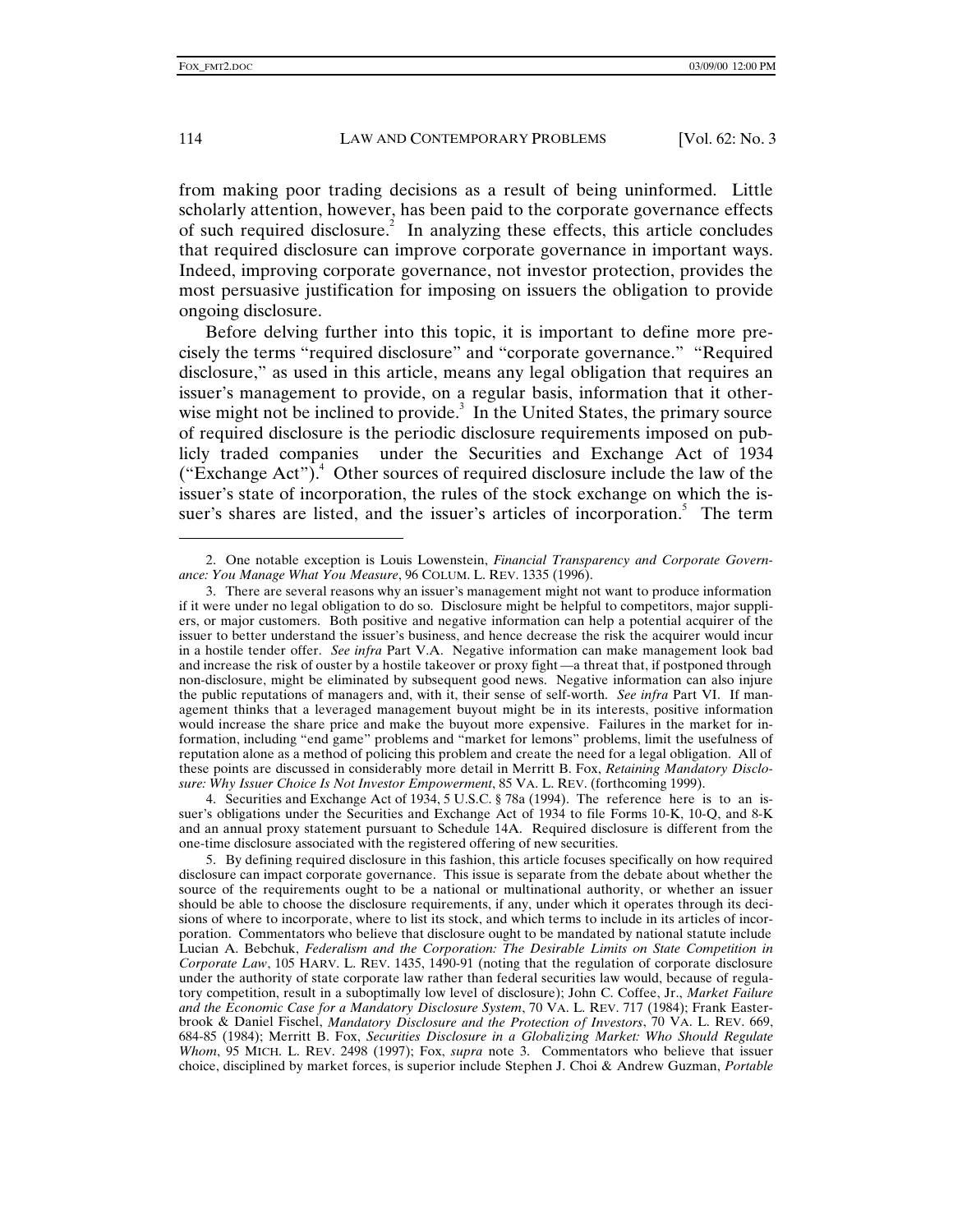"corporate governance" refers to the myriad mechanisms that shape the structure of incentives, disincentives, and prohibitions under which an issuer's management makes decisions.

This inquiry will be confined in two respects. First, while disclosure can influence corporate governance in ways that impact a variety of interests including labor, environmental quality, and the local community in which the issuer operates—the focus here will be exclusively on shareholder welfare. Second, the concern here is with the corporate governance of established issuers with shares actively trading in a public market and without a control shareholder or shareholder group.

#### II

## CORPORATE GOVERNANCE AS THE CENTRAL JUSTIFICATION FOR REQUIRED **DISCLOSURE**

Required disclosure usually is justified as a way of providing investors buying and selling in the secondary market with protection comparable to what investors buying in the primary market receive through new issue registration disclosure. Contrary to popular belief, however, the main social benefit of required disclosure is its influence on corporate governance.<sup>6</sup> Investor protection is a worthy goal of securities legislation, but it is not a persuasive justification for the affirmative regulation of issuer disclosure.<sup>7</sup> Disclosure is not necessary to protect investors against either unfair prices or risk.

First, consider unfair prices. Under the efficient market hypothesis, security prices are unbiased, regardless of the amount of publicly available information about an issuer.<sup>8</sup> In other words, share prices, on average, equal the actual

*Reciprocity: Rethinking the International Reach of Securities Regulation*, 71 S. CAL. L. REV. 903 (1998); Jonathan R. Macey, *Administrative Agency Obsolescence and Interest Group Formation: A Case Study of the SEC at Sixty*, 15 CARDOZO L. REV. 909, 922-27 (1994); Roberta Romano, *Empowering Investors: A Market Approach to Securities Regulation*, 107 YALE L.J. 2359 (1998).

<sup>6.</sup> The discussion in Part I is based on a portion of Merritt B. Fox*, Rethinking Disclosure Liability in the Modern Era*, 75 WASH. U. L.Q. 903 (1997).

<sup>7.</sup> This point is discussed in considerably more detail elsewhere. *See* Fox, *supra* note 5.

<sup>8.</sup> Empirical work showing unbiased reactions to announcements of corporate information suggests that the market is also unbiased to absences of comment by issuers about certain matters. This work consists of a large body of financial economics literature that evaluates the market's reaction to affirmative public announcements about various kinds of important events affecting particular issuers. For a classic review, see KENNETH GARBADE, SECURITIES MARKETS 249-59 (1982). The typical such "event study" involves a large number of issuers, each of which has experienced at one time or another the announcement of a particular kind of important event, such as a stock split. The studies show that the shares of the affected firms, as a group, experience statistically significant abnormal returns at the time of the announcement and, starting almost immediately thereafter, normal returns for the duration of the study, which is sometimes as long as several years. Thus, while some issuers' share prices go up in the periods following the announcement—compared to the market as a whole—and others go down, the average change is near zero. This finding suggests that as information diffuses to a larger and larger number of investors, the price, on average, does not change. Thus, the initial price reaction is, on average, the same as if this larger group of investors also knew the information as soon as it was released. The announcements of events tested in this fashion are similar to the types of information contained in Exchange Act filings.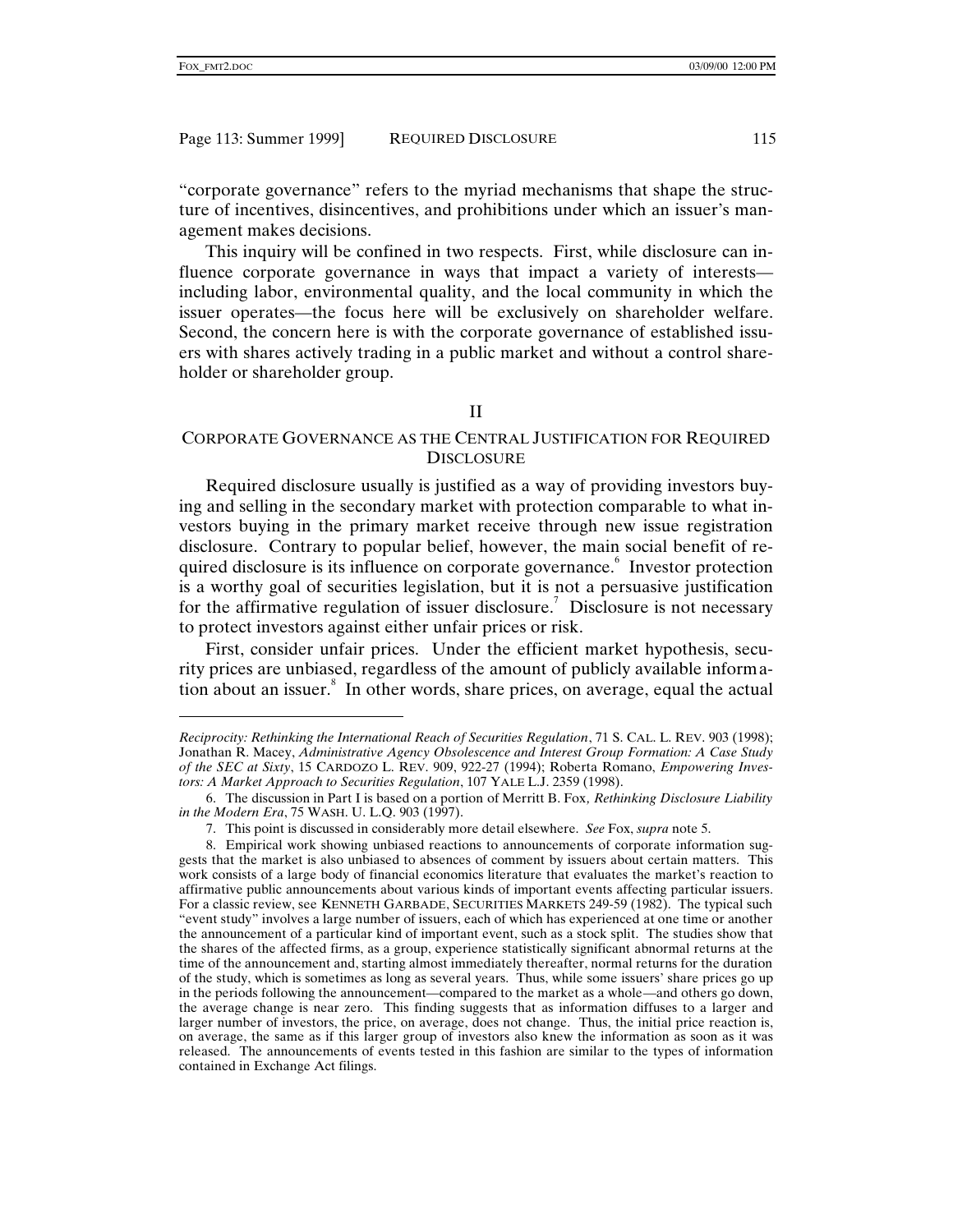value of the shares involved regardless of whether issuers are required to produce substantial or minimal disclosure. Thus, greater disclosure is not necessary to protect investors from purchasing shares at prices that are, on average, unfair or higher than their actual values.<sup>9</sup>

Next, consider risk. With less available information about an issuer, the share price, while still unbiased, is less accurate; that is, the price is more likely to be significantly above or below the share's actual value. If an investor has a less-than-fully-diversified portfolio, greater share-price inaccuracy can make her portfolio more risky. High-quality disclosure, to some extent, would protect such an investor by reducing this risk. However, the investor can protect herself much more effectively and at less social cost by simply diversifying more. $10$ 

Thus, if required disclosure has a useful function, it is its influence on corporate governance. The discussion in Part III suggests that required disclosure plays an important role in this regard.

#### III

## REQUIRED DISCLOSURE'S ROLE IN ASSISTING THE EFFECTIVE EXERCISE OF THE SHAREHOLDER FRANCHISE

The most obvious illustration of the influence of required disclosure on corporate governance relates to its ability to assist shareholders in effectively exercising their voting franchise. If shareholders are better informed when they vote for an issuer's directors, they are more likely to know whether their interests favor retention or ouster of the incumbents. The same is true of particular propositions subject to shareholder vote, such as amendment to the articles of incorporation, merger, or ratification of a transaction in which management has an interest. Such assistance, of course, is the explicit purpose of one form of required disclosure for U.S. issuers—the proxy rules under Section 14 of the Exchange Act—but the rationale of more knowledgeable shareholder voting is applicable to all forms of required disclosure.

A sophisticated observer might respond that this example ignores the realities of both the typical individual shareholder, who has only a tiny portion of the total number of outstanding shares, and the large shareholder, typically a wealthy individual or institution holding as much as a few percent of the issuer's outstanding shares. The sophisticated observer would argue that, in the case of the typical individual shareholder, the idea that disclosure assists voting rests on a mistakenly idealized view of shareholders as citizens, imbued with

1

<sup>9.</sup> For an analysis of why the noise theory critique of the efficient market hypothesis still does not create a strong fairness justification for mandatory disclosure, see Fox, *supra* note 5, at Part II.A.1.

<sup>10.</sup> In portfolio theory terms, issuer disclosure reduces firm-specific ("unsystematic") risk. Firmspecific risk can be completely eliminated by sufficient diversification. *See* Barbara Ann Banoff, *Regulatory Subsidies, Efficient Markets, and Shelf Registration: An Analysis of Rule 415*, 70 VA. L. REV. 135, 182 (1984).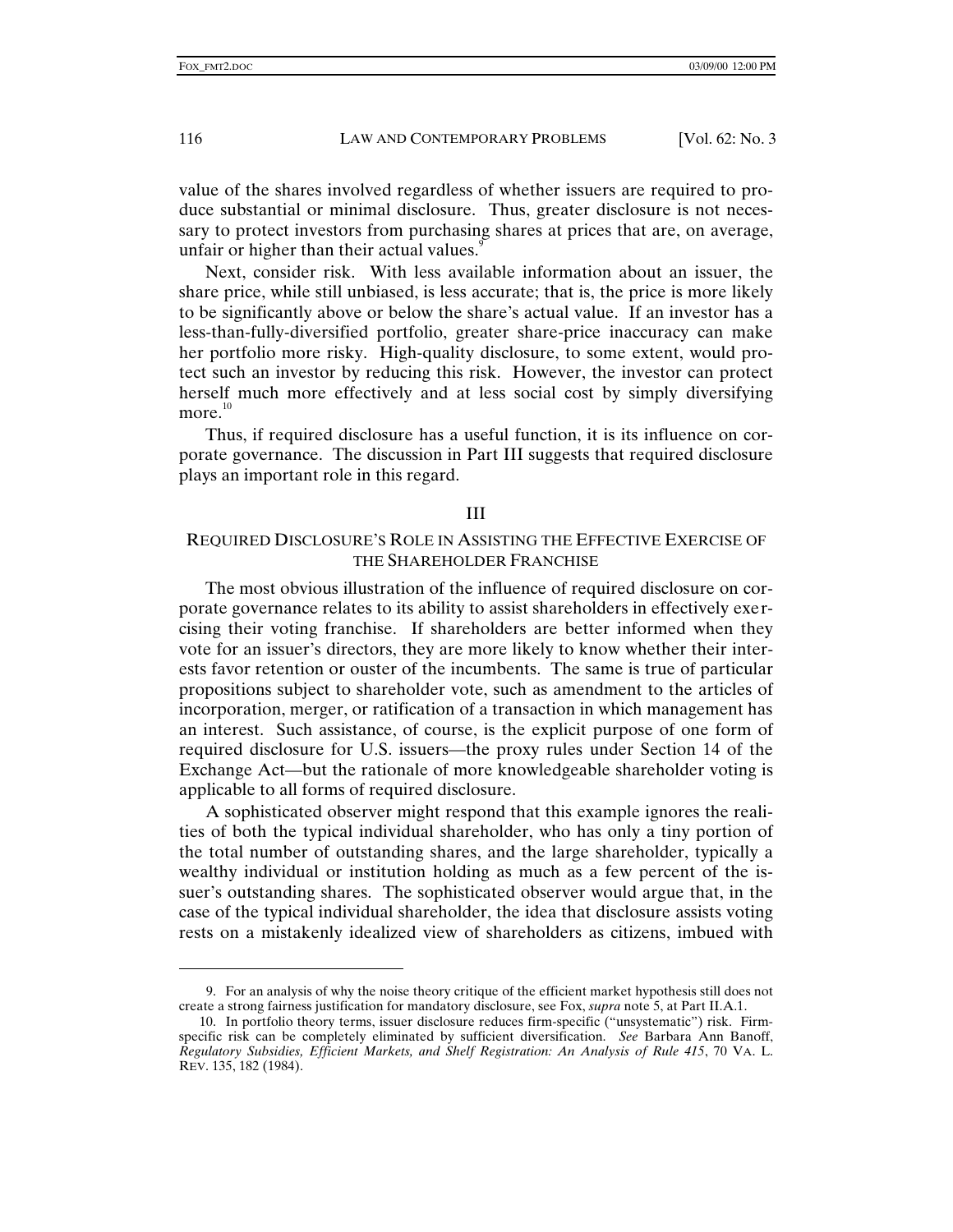civic virtue, acting within a corporate democracy. In reality, all that is usually at stake in a corporate election is money. The behavior of the typical individual shareholder can be analyzed accordingly. To such a shareholder, the information made available by required disclosure is useless. Learning this information is not worth the effort, even if the information is placed in her physical possession for free. Moreover, there is only a minuscule chance that her vote will affect the outcome of the election, and in the unlikely event that it does, she receives only a tiny fraction of whatever gain her better informed vote brings about.

As for the large shareholder, the sophisticated observer would argue that required disclosure serves no important social function. Such a shareholder can make its own inquiries of the issuer's management, ask a wide range of searching questions, and make the appropriate negative inferences if it does not receive full answers. The information sought would be what the large shareholder believes is most useful at the time, rather than answers to a "one size fits all" set of government-mandated questions that are infrequently changed.

The sophisticated observer would be correct about the typical individual shareholder. He would be wrong, however, about the large shareholder. Some of the very same factors that cause the typical individual shareholder to find the information not worth learning actually help make required disclosure vital if large shareholders are to play their most socially useful role.

The essential distinction between the typical individual shareholder and the large shareholder is that the latter has a big enough stake that it would find it worth learning the kind of information produced by required disclosure. The problem is that the large shareholder is insufficiently motivated to acquire the information if it is not made freely available. Ideally, the amount of information that should be made available to each large shareholder would be the amount that a single owner of the same enterprise would want from an agent who is managing the enterprise. In a world without required disclosure, however, no large shareholder would be motivated to incur individually the costs of seeking out this amount of information. Huge collective action problems stand in the way.<sup>11</sup> Each large shareholder's expected return from seeking out infor-

<sup>11.</sup> These collective-action problems are reviewed in Bernard S. Black*, Shareholder Passivity Reexamined*, 89 MICH. L. REV. 520 (1990). Professor Black correctly argues in his article that the problems described herein could be at least partly overcome by cooperative action among major institutional shareholders, if it were not for certain legal rules that chill such cooperation. That point, however, does not invalidate the description of required disclosure as a useful antidote to these collective-action problems. First, the existing legal regime continues to have such a chilling effect despite some recent ameliorating reforms to the proxy rules. Also, even if all rules with such a chilling effect were eliminated, the transaction costs associated with arranging the production and distribution of a public good, like information, would still make cooperation expensive and imperfect. Finally, Professor Black imagines a class of shareholders who cooperate in the absence of these chilling rules institutions that hold a few percent of the shares of an issuer and can usefully cooperate in a small coalition to affect corporate governance. This class of shareholders is a subset of all the shareholders I have labeled as "large." A shareholder is large if it is big enough such that when it is presented with the information that required disclosure makes available for free, it finds the information at least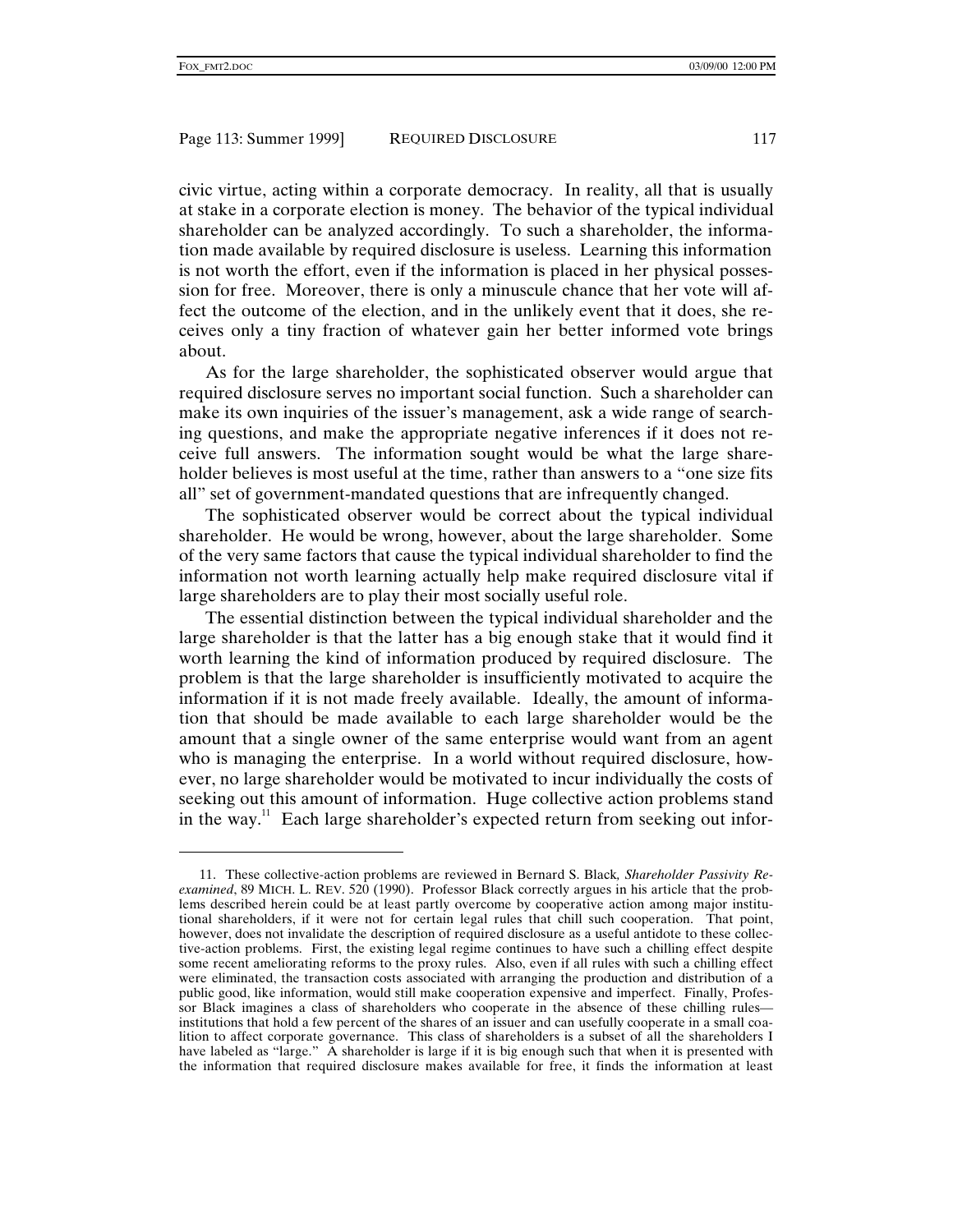mation is much less than that of the single owner dealing with a managing agent. Again, it is still far from certain that even the large shareholder's vote will affect the outcome of the election. Even if it does, the large investor would receive at most only a small percentage of any gain produced by the change in outcome. Substantial positive externalities exist when a large shareholder does receive information because the shareholder likely will exercise its franchise in a way that will enhance the interests of all shareholders. When these externalities are added up, it becomes cost-justified for each shareholder to receive the same amount of information from management as the single owner would want.<sup>12</sup> Required disclosure can be seen, therefore, as a way of aggregating the demands of each large shareholder for information to be provided both to itself and to other large shareholders.

Two other considerations favor required disclosure over leaving it to each large shareholder to seek information for itself. First, because the same information is useful to all large shareholders, there are substantial economies of scale for the issuer to produce it all at once, rather than providing the information to each shareholder individually in response to the shareholder's particular requests. Second, in any country that prohibits trading on material, non-public information received from an issuer, the large shareholder faces an additional cost in making individual inquiries. If the shareholder receives any material, non-public information in response, it is prohibited from trading the issuer's shares until the information becomes public. Required disclosure solves this problem because the very method by which the information is provided makes it public.

#### IV

## REQUIRED DISCLOSURE'S ROLE IN ASSISTING SHAREHOLDERS TO ENFORCE MANAGEMENT'S FIDUCIARY DUTIES

Required disclosure can also influence corporate governance by helping shareholders enforce management's fiduciary duties. Absent required disclosure, managers are not inclined to provide information that might suggest the existence of a breach of a fiduciary duty. Without that information, it is often impossible for shareholders to know about the potential breach.

Two examples illustrate this point. First, one focus of the Exchange Act's

worth the trouble of learning. For many issuers in many situations, the votes of large shareholders can, in the aggregate, change the outcome of an election, even though individually they are not big enough to be in the subset on which Black focuses.

<sup>12.</sup> One qualification is in order. A single owner, who can keep the information it receives from the issuer confidential, might want certain information that shareholders of a publicly traded issuer might not want because providing the information through required disclosure makes it public. Publicly provided information becomes available to the issuer's competitors, major customers, and major suppliers, thus potentially injuring the issuer. Mandatory disclosure imposed by a national government can be a solution to this problem, however, by putting all firms on an equal footing so that they would gain as much from the disclosure of others as they are hurt by their own disclosure.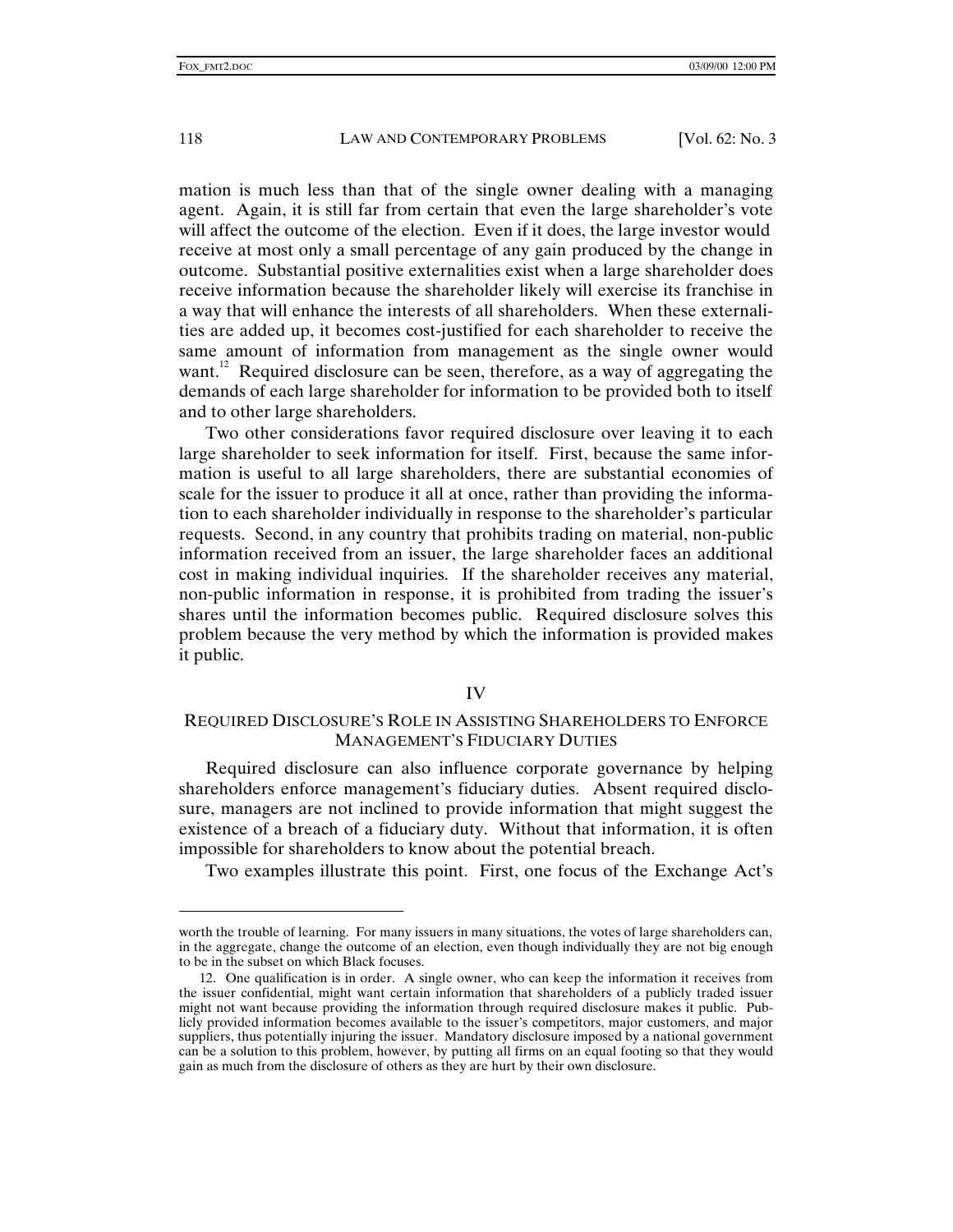periodic disclosure rules is on issuer transactions in which managers have an interest. Once the existence of a conflict-of-interest transaction is known, shareholders can force management to satisfy its burden of establishing the validity of the transaction. To do this, management must show either that the taint of conflict has been removed by appropriate procedures in the transaction's authorization or, alternatively, that the terms of the transaction are clearly fair to the issuer. Without shareholder knowledge of such a transaction, the burden placed on management by corporate law is meaningless. Second, another focus of these disclosure rules is on segmented reporting, which requires a breakdown of issuer performance in each of its separate lines of business. With segmented reporting, it is much easier for a shareholder to detect a decision so poor as to suggest a violation of management's duty of care. Aggregate figures, which combine such a failure with the performances of ordinarily successful operations, are far less revealing.

The primary method for enforcing management's fiduciary duties is the shareholder derivative action. The derivative action is controversial, however, because of its "strike suit" potential. A strike suit is a non-meritorious action brought to blackmail management into a settlement so that management can avoid the costly process of continued litigation, particularly the costs of discovery. There is a tension in corporate law because it is often difficult to identify, before discovery, which suits are meritorious and which are not. Measures exist to reduce the derivative action's strike-suit potential by allowing easier dismissal before discovery; however, such measures are rather blunt instruments because they discourage both meritorious and non-meritorious suits. Without the current level of required disclosure in the United States, this tension would be much greater and the instruments much blunter, a point generally missed in the discussion of this controversy. Without required disclosure, most suits even the ones against managers who did breach their duties—would inevitably start out as "fishing expeditions." The amount of discovery needed for shareholder's actions to perform any deterrent function would be much greater than is the case today and, if allowed, would greatly increase the number of derivative actions. The United States would be faced with the unenviable choice of foreclosing a larger number of meritorious suits or subjecting issuers to even more strike suits.

One could argue that required disclosure is not significantly helpful in assisting enforcement of fiduciary duties because management is unlikely to disclose information indicating the breach of such a duty, even if it is required to do so. Devices designed to ensure proper disclosure, including the required involvement of independent accountants, exaggerate this concern. To the extent that there is some truth in it, however, a second, related aspect of required disclosure remedies the problem. A breach of a required disclosure obligation, if ultimately detected, gives shareholders a cause of action under the securities laws that is often easier to pursue than the underlying corporate law claim. Required disclosure thus creates an additional deterrent against managers who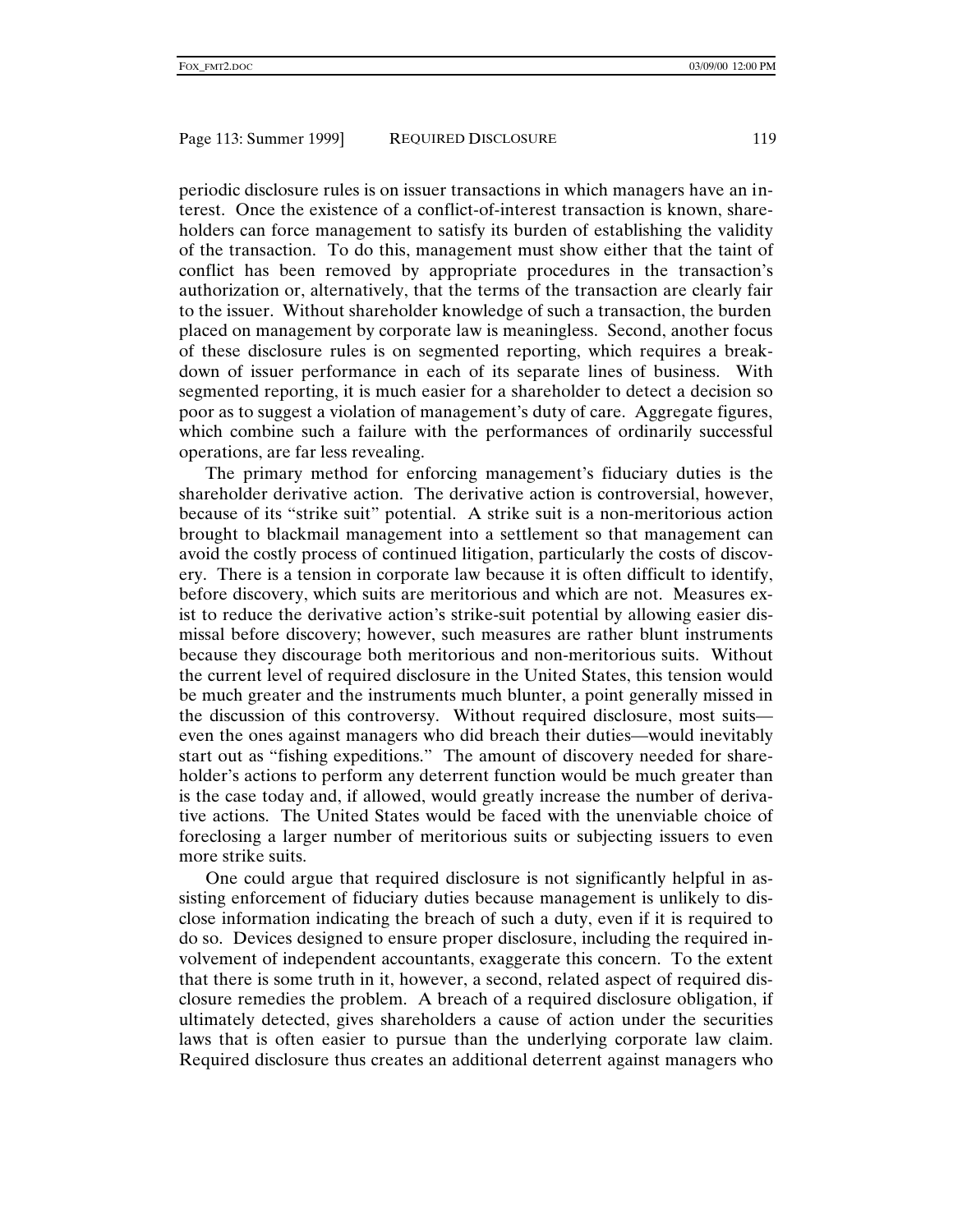breach their fiduciary duties in the first place.

#### V

#### REQUIRED DISCLOSURE'S INDIRECT IMPACT ON CORPORATE GOVERNANCE

The least recognized, but most important, influences of required disclosure on corporate governance are indirect. Required disclosure positively affects four of the economy's key mechanisms for controlling corporate management: the market for corporate control, share price-based managerial compensation, the cost of capital, and monitoring by external sources of finance. Through its effects on these mechanisms, required disclosure improves the selection of new investment projects in the economy and the operation of its existing productive capacity. $13$ 

#### A. The Market for Corporate Control

The market for corporate control is a well-recognized device for limiting the agency costs of management where ownership is separated from control, as is the case with the typical publicly held corporation. More information, and the resulting increase in price accuracy, improves the control market's effectiveness in performing this role. In deciding whether it should buy a target that it thinks is mismanaged, an acquirer must assess what the target would be worth in its hands. This assessment is inherently risky, and acquirer management is likely to be risk averse. Greater disclosure, however, reduces the riskiness of this assessment. With greater disclosure, therefore, a smaller apparent deviation between incumbent management decisionmaking and what is needed to maximize share value to induce a potential acquirer to act would exist.

Also, when share price is inaccurately high, a potential acquirer, even though it is certain that it can manage the target better than incumbent management, may find the target not worth the price. The increased accuracy in share price resulting from greater disclosure reduces the chance that this will happen.

Greater disclosure thus makes the hostile takeover threat more real. Incumbent managers will be less tempted to implement negative net-present-

<sup>13.</sup> The discussion in Part V is based on a portion of Fox, *supra* note 6. *See also* Merritt B. Fox, *Shelf Registration, Integrated Disclosure, and Underwriter Due Diligence: An Economic Analysis*, 70 VA. L. REV. 1005, 1017-25 (1984); Marcel Kahan, *Securities Laws and the Social Costs of "Inaccurate" Stock Prices*, 41 DUKE L.J. 977, 985, 1006 (1992). For other perspectives on the efficiency-enhancing features of securities disclosure, see Edmund W. Kitch, *The Theory and Practice of Securities Disclosure*, 61 BROOK. L. REV. 763 (1995) (arguing that while regulators chase the goal of enhancing price accuracy, the laws enacted under this banner actually work to reduce the flow of information relevant to accurate pricing of securities); Paul G. Mahoney, *Mandatory Disclosure as a Solution to Agency Problems*, 62 U. CHI. L. REV. 1047 (1995) (arguing that the goal of disclosure should be focused on and limited to helping investors uncover breaches of contractual or fiduciary obligations); Lynn A. Stout, *The Unimportance of Being Efficient: An Economic Analysis of Stock Market Pricing and Securities Regulation*, 87 MICH. L. REV. 613 (1988) (disputing the premise that an efficient market is able to monitor or structure the allocation of scarce resources in the economy).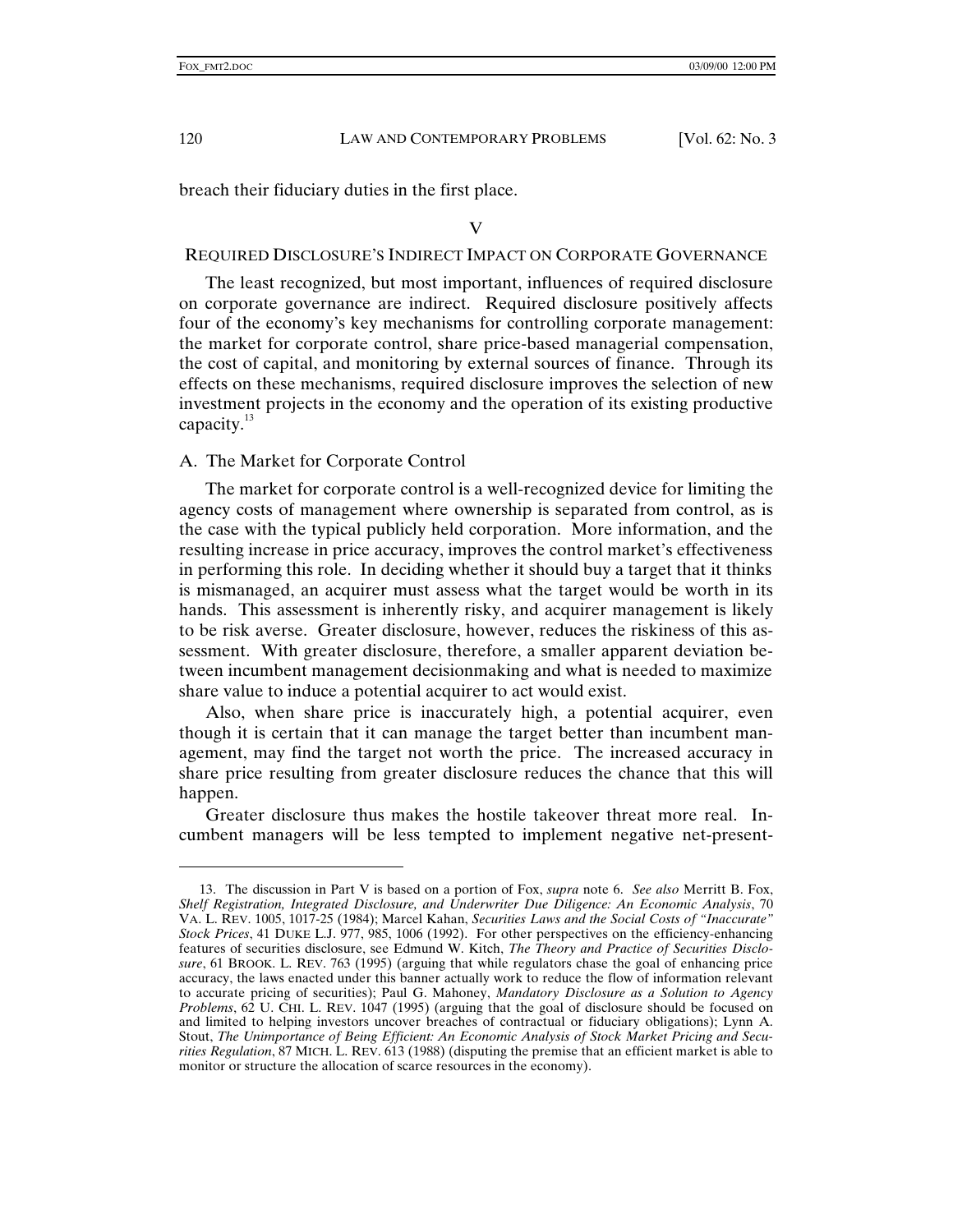value projects to maintain or enlarge their empires or to operate existing projects in ways that sacrifice profits to satisfy their personal aims. Those that nevertheless do these things are more likely to be replaced.

#### B. Share Price-Based Managerial Compensation

Greater disclosure can also reduce the agency cost of management by increasing the use of share price-based managerial compensation.<sup>14</sup> The problem with share price-based compensation is risk.<sup>15</sup> Because of the risk, managers who are risk averse will not want all of their compensation to be based on the firm's share price.<sup>16</sup> More accurate share prices, which result from greater disclosure, make such compensation less risky. As a result, managers who are offered a total compensation package with a given expected value will be willing to take a larger portion of it in a stock price-based form.

#### C. Capital Allocation

-

Required disclosure, with its resulting increase in share-price accuracy, can also improve the selection of proposed new investment projects in the economy by directly affecting the investment behavior of individual firms. This effect is obvious when the project under consideration would be financed with a stock sale. The important point for this inquiry, given its focus on ongoing periodic disclosure, is that improved share-price accuracy can have a similar effect even when the firm finances the project some other way. On the supply side, share price can affect the cost of a project by affecting the terms at which intermediaries are willing to extend alternative forms of financing.<sup>17</sup> On the demand side, share price can affect management's willingness to use funds to implement a new project in a couple of ways. It can affect management's willingness to use debt financing because of the prospect that the firm will subsequently counter-

<sup>14.</sup> Share price-based compensation is an affirmative way to better align the interests of management with those of shareholders. *See*, *e.g.*, Michael C. Jensen & Kevin J. Murphy, *CEO Incentives— It's Not How Much You Pay, But How*, HARV. BUS. REV., May-June 1990, at 138. A critical review of the literature advocating greater share price-based compensation for management can be found in Merritt B. Fox, *Insider Trading Deterrence Versus Managerial Incentives: A Unified Theory of Section 16(b)*, 92 MICH. L. REV. 2088, 2096-2106 (1994).

<sup>15.</sup> Job compensation is a large part of the typical manager's annual income. Therefore, a manager cannot diversify away the risk associated with receiving part or all of such compensation in share price-based form.

<sup>16.</sup> There is empirical evidence that a reduction in the riskiness of an issuer's stock will increase the proportion of stock-based compensation that a manager is willing to accept. Randall Kroszner compared the percentage of shares owned by officers and directors in a representative sample of exchange-listed U.S. firms in 1935 and in 1995, and found that the percentage increased from 13% to 22%. *See* Randall Kroszner, Were the Good Old Days that Good? Evolution of Managerial Stock Ownership and Corporate Governance Since the Great Depression, Presentation at the University of Michigan Department of Economics History Seminar (Oct. 8, 1996) (unpublished manuscript on file with author). He found that the relationship between ownership and performance is very similar in the two periods and that the most promising explanation of the change is the reduction in stock price vol atility between the first and second periods.

<sup>17</sup>*. See* HOMER KRIPKE, THE SEC AND CORPORATE DISCLOSURE: REGULATION IN SEARCH OF A PURPOSE 123 (1979).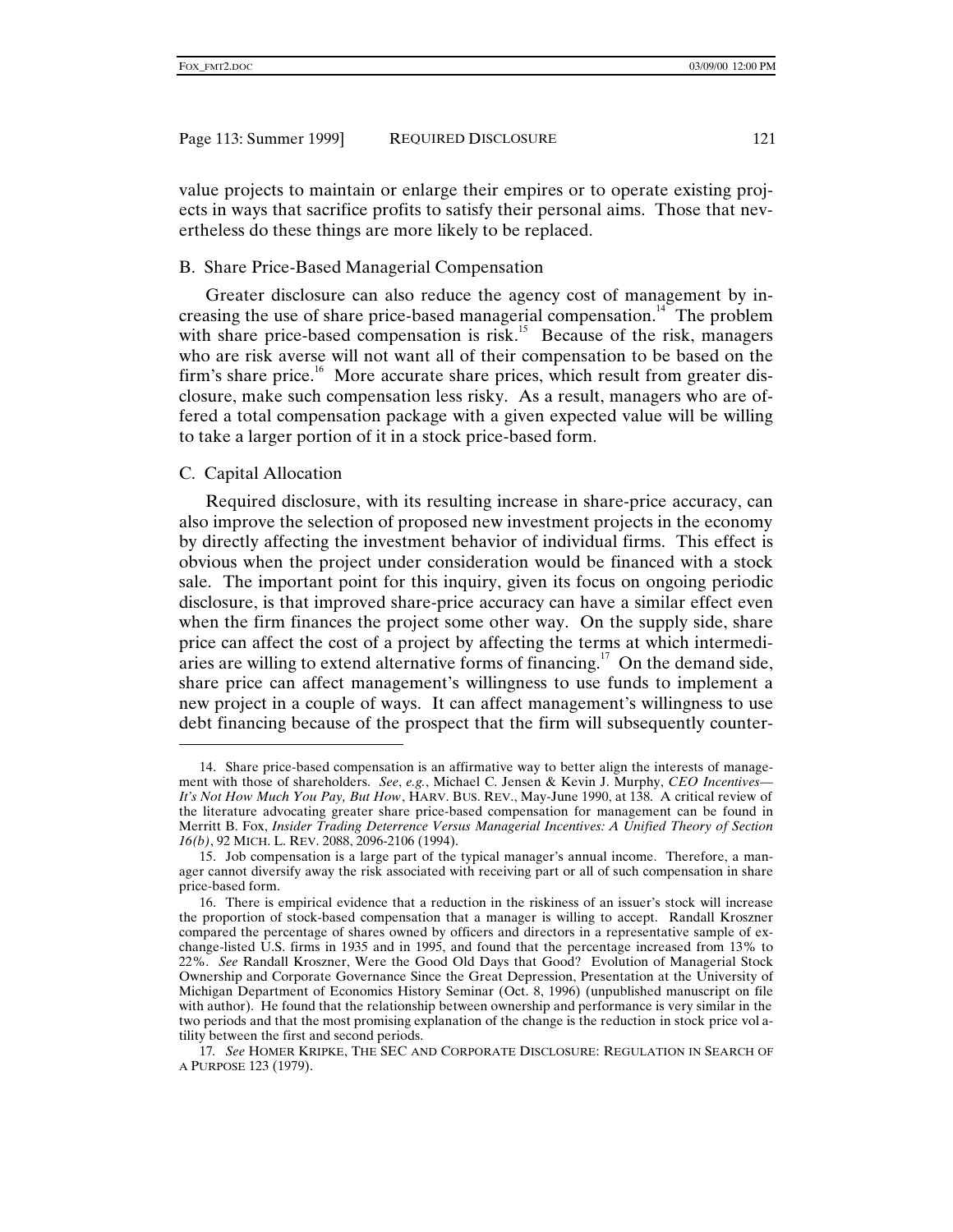balance any new debt with new equity financing to maintain its optimal debt/equity ratio.<sup>18</sup> More generally, because of concern with public perceptions, low share price can constrain the use of both external and internal funds. $19$ 

Combining the supply and demand factors, if share price is inaccurately low, management may decide not to pursue relatively promising proposed investment projects. If it is inaccurately high, it may implement relatively unpromising proposed projects. Required disclosure, through its enhancement of price accuracy, limits this problem.

#### D. Reducing the Disincentives for Using External Finance

Required disclosure can reduce a managerial bias toward choosing internal over external finance. As discussed below, use of external finance has a favorable impact on corporate governance, so a reduction in the bias for internal finance is socially beneficial.

In the United States, as in most countries, the sale of publicly issued securities requires a disclosure-based registration of the offering. This process involves disclosure of some information that managers would rather not produce, which is why the disclosure must be mandatory. By funding new projects with internally generated funds, managers can avoid these requirements. This option is a gain to them, but only if they do not need to disclose the same information for some other reason. Required disclosure could provide such an alternative reason. The more such information must be disclosed pursuant to required disclosure, the smaller the incentive to avoid outside finance based on a reluctance to disclose information.

External finance favorably impacts corporate governance because it forces managers to subject their real investment choices to the discipline and scrutiny of the market.<sup>20</sup> Such scrutiny can have a very beneficial effect. Studies show that the investment projects chosen by firms relying predominantly on internal finance are considerably inferior to those chosen by other firms, an inefficiency which significantly damages the economy's growth and productivity.<sup>21</sup>

<sup>18.</sup> Some financial theorists suggest that there is no optimal debt/equity ratio. For the classic statement of this view, see Franco Modilgiani & Merton H. Miller, *The Cost of Capital, Corporation Finance and the Theory of Investment*, 48 AM. ECON. REV. 261 (1958). The more orthodox view today is that there are factors weighing against both too little debt and too much. Too little debt deprives a firm of its tax-deductible interest payments. Too much debt leads to increased agency costs because it causes an increased divergence between the interests of debt and equity. It also increases the likelihood of bankruptcy, which would involve real costs. For an overview of these points and the responses of the adherents of financial structure irrelevance, see RICHARD A. BREALEY & STEWART C. MEYERS, PRINCIPLES OF CORPORATE FINANCE 447-66 (5th ed. 1996).

<sup>19</sup>*. See* MERRITT B. FOX, FINANCE AND INDUSTRIAL PERFORMANCE IN A DYNAMIC ECONOMY: THEORY, PRACTICE, AND POLICY 282-87 (1987).

<sup>20</sup>*. See* Frank H. Easterbrook, *Two Agency-Cost Explanations of Dividends*, 74 AM. ECON. REV. 650, 654 (1984); FOX, *supra* note 19, at 132-40.

<sup>21</sup>*. See*, *e.g.*, GORDON DONALDSON, CORPORATE DEBT CAPACITY (1961); William J. Baumol et al., *Earnings Retention, New Capital and the Growth of the Firm*, 52 REV. ECON. & STAT. 345 (1970).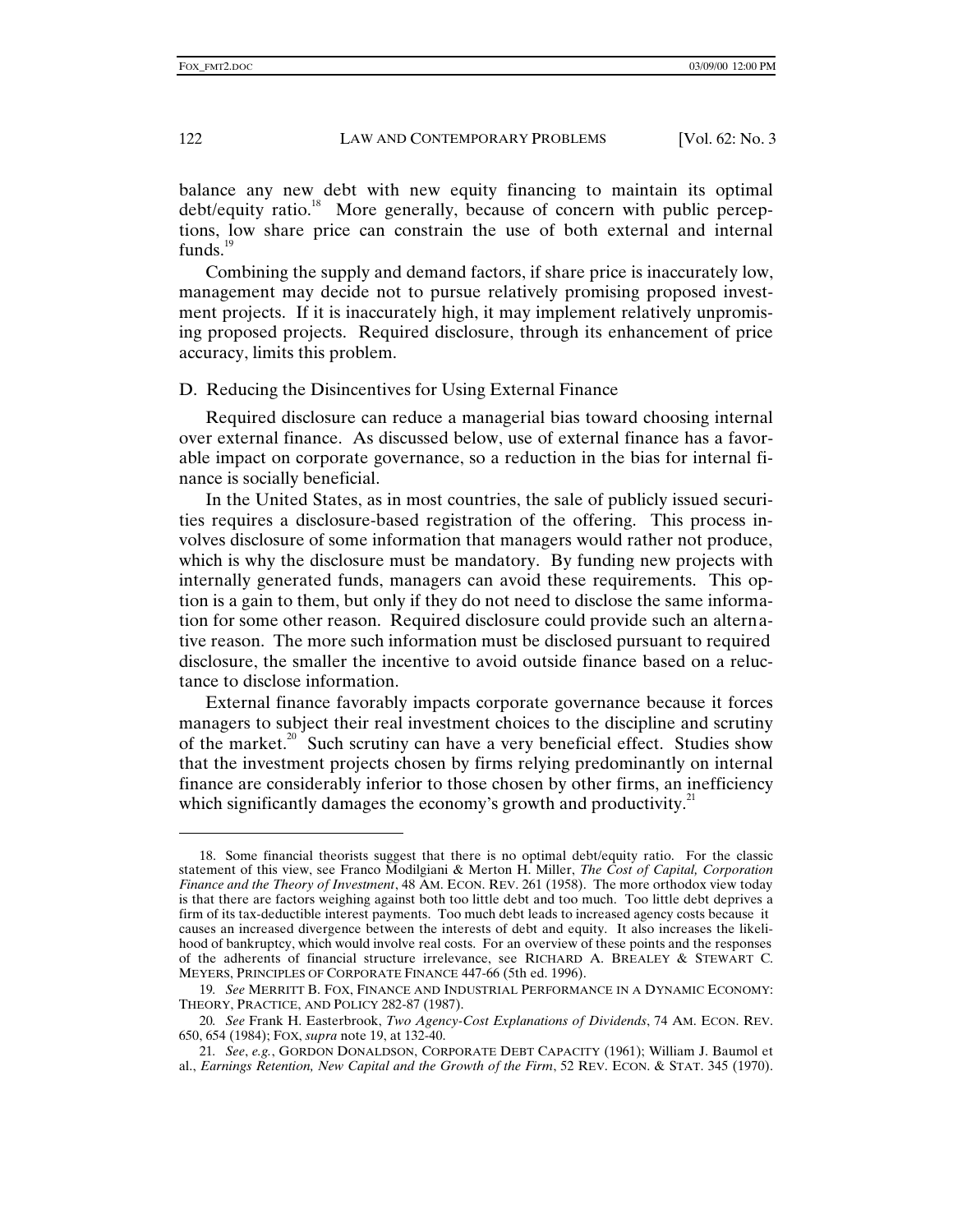The hostile takeover activity of the late 1980s can be viewed as a reaction to this problem. It was concentrated in industries in which firms had large free cash flows. $^{22}$  In such cases, the objective of the acquirer often was to undertake a leveraged financial restructuring of the target to increase the payout of cash flows to the market. Alternatively, the goal was to "bust up" the target by separating, into different corporations, operations producing high cash flows from operations being inadvisably financed by these cash flows.<sup>23</sup>

The hostile takeover boom may have partially corrected the problem of suboptimal projects funded by internal funds, but it entailed enormous transaction costs. With the subsequent spate of state anti-takeover statutes, hostile takeovers may be less effective at playing this role today. Required disclosure, by increasing what firms disclose as a matter of course, reduces the amount of additional disclosure needed when a firm publicly offers new securities. By reducing one of the disincentives for external finance, required disclosure can help alleviate the problem of poor investment projects much less expensively than hostile takeovers.

#### VI

#### REQUIRED DISCLOSURE'S ROLE IN RAISING MANAGERIAL CONSCIOUSNESS

Professor Louis Lowenstein has argued that required disclosure can improve managerial performance simply by forcing managers to become more aware of reality. $24$  Her argument is that required disclosure will favorably change managerial behavior in ways above and beyond the effects discussed above. Lowenstein states that a CEO's "capacity for denial is no less than ours."<sup>25</sup>

When managers have the legal obligation to disclose certain information, they may have to gather and analyze information they would otherwise ignore. The proposition that this consciousness raising will lead to an improvement in shareholder welfare rests on two assumptions. First, without required disclosure, management will not gather and analyze all of the information that could, in a cost-effective fashion, help it pursue its own objective function. Second, the managerial objective function is sufficiently congruent with the best interests of shareholders so that if management, because of required disclosure, determines how to better pursue its objective function, the actions it will take will

For a critical review of these and several other studies, along with an estimate of the magnitude of the effects on the economy, see FOX, *supra* note 19, at 233-37.

<sup>22</sup>*. See* Michael C. Jensen, *Agency Costs of Free Cash Flow, Corporate Finance, and Takeovers*, 76 AM. ECON. REV. 323, 325 (1986); Reinier Kraakman, *Taking Discounts Seriously: The Implications of "Discounted" Share Prices as an Acquisition Motive*, 88 COLUM. L. REV. 891, 898 (1988).

<sup>23</sup>*. See* Michael C. Jensen, *The Modern Industrial Revolution, Exit, and the Failure of Internal Control Systems*, 48 J. FINANCE 831, 851-52 (1993).

<sup>24.</sup> *See* Lowenstein, *supra* note 2, at 1342.

<sup>25</sup>*. Id.* As examples of this kind of benefit, Lowenstein cites the testimony of officials from two European firms that their companies enjoyed managerial improvements as a result of submitting to the U.S. mandatory disclosure regime. *See id.* at 1357.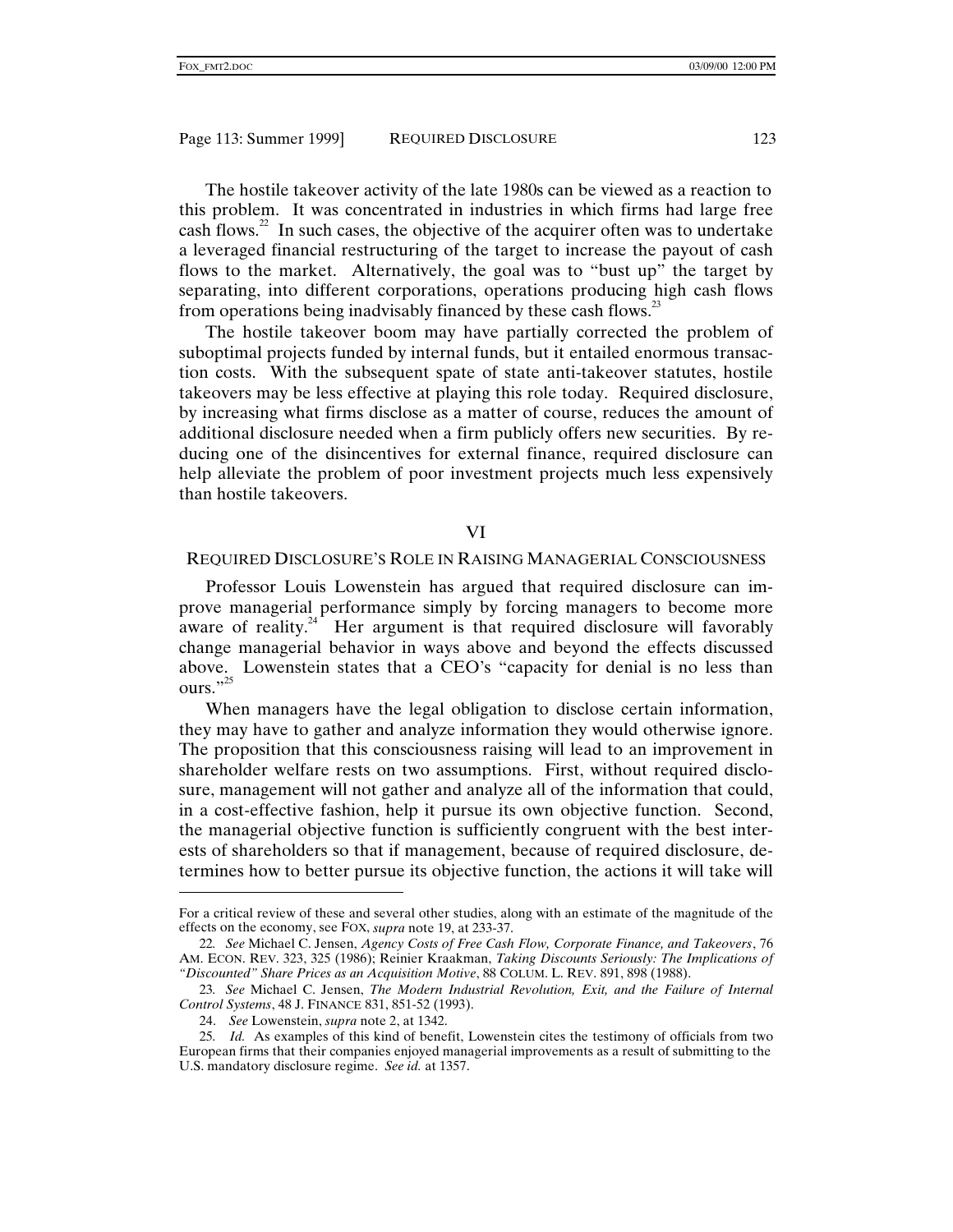also improve shareholder welfare. Both assumptions, though debatable, are plausible.

Despite the outside forces on management, few people would insist that management does not have at least some degree of slack. In other words, agency costs can be minimized, but not eliminated. Within this zone of slack, managerial behavior can be analyzed appropriately in accordance with the behavioral theory of the firm.<sup>26</sup> Using this theory, it is easy to imagine that management might not gather and analyze certain kinds of negative information even though knowing the information would help management maximize its own objective function.27 Required disclosure, because of its "investor protection" emphasis on negative information, might help correct the problem.

For several reasons, management's objective function and the best interests of shareholders are reasonably congruent in relevant ways. A corporate manager, like anyone, can be expected to value compensation, perquisites, respect, power, affection, a sense of rectitude, and job security. The sources of these valued items are the firm's current and future cash flows, firm size, and firm growth. To maximize these sources, management must operate each of the firm's existing facilities to maximize the discounted present value of its cash flow and must identify, in rank order, as many promising new projects as possible for implementation. Both of these actions are ones that shareholders would want managers to undertake.<sup>28</sup>

It is certainly plausible that required disclosure could enhance management's ability to perform the first action, and there is no reason to believe that it would hinder its ability to perform the second. By revealing problems in existing operations that would otherwise be unreported, required disclosure can help management pursue its objective function—holding constant, for purposes of this part of the analysis, outside forces on management—and help shareholders at the same time. Reinforcing all of this, the typical manager's self es-

1

<sup>26</sup>*. See, e.g.*, RICHARD CYERT & JAMES MARCH, A BEHAVIORAL THEORY OF THE FIRM (1992); JAMES MARCH & HERBERT SIMON, ORGANIZATIONS (1958).

<sup>27</sup>*. See id.* In these models of organizational behavior, a select subgroup of all the information potentially available to a firm is processed and evokes reaction. The selection and reaction is characterized by stable decision rules that have satisfied management's performance aspirations and will remain in effect until there is a failure to meet these aspirations. *See id*.

It is reasonable to think that the blind spots resulting from these rules of information selection can be shaped by, among other things, cognitive dissonance. *See* George A. Akerlof & William T. Dickens, *The Economic Consequences of Cognitive Dissonance*, 72 AM. ECON. REV. 307, 308-09 (1982). In accordance with the behavioral theory of the firm, the consequence is that certain kinds of bad news will be avoided until, if ever, the practice of avoiding it leads to serious trouble.

<sup>28.</sup> The primary divergence between the managerial objective function and the best interests of shareholders develops where management cannot identify a sufficient number of projects with positive net present value to exhaust its current cash flow. In such a situation, shareholders would want the remaining cash flow paid out to them whereas management would want to retain it to fund additional projects. Managers of such a firm, as long as they can keep their jobs, gain from using these internally generated funds to implement any project that has a positive expected return, even if the project's expected return is well below what shareholders could earn on the money, that is, a negative net present value. *See* FOX, *supra* note 19, at 116-50.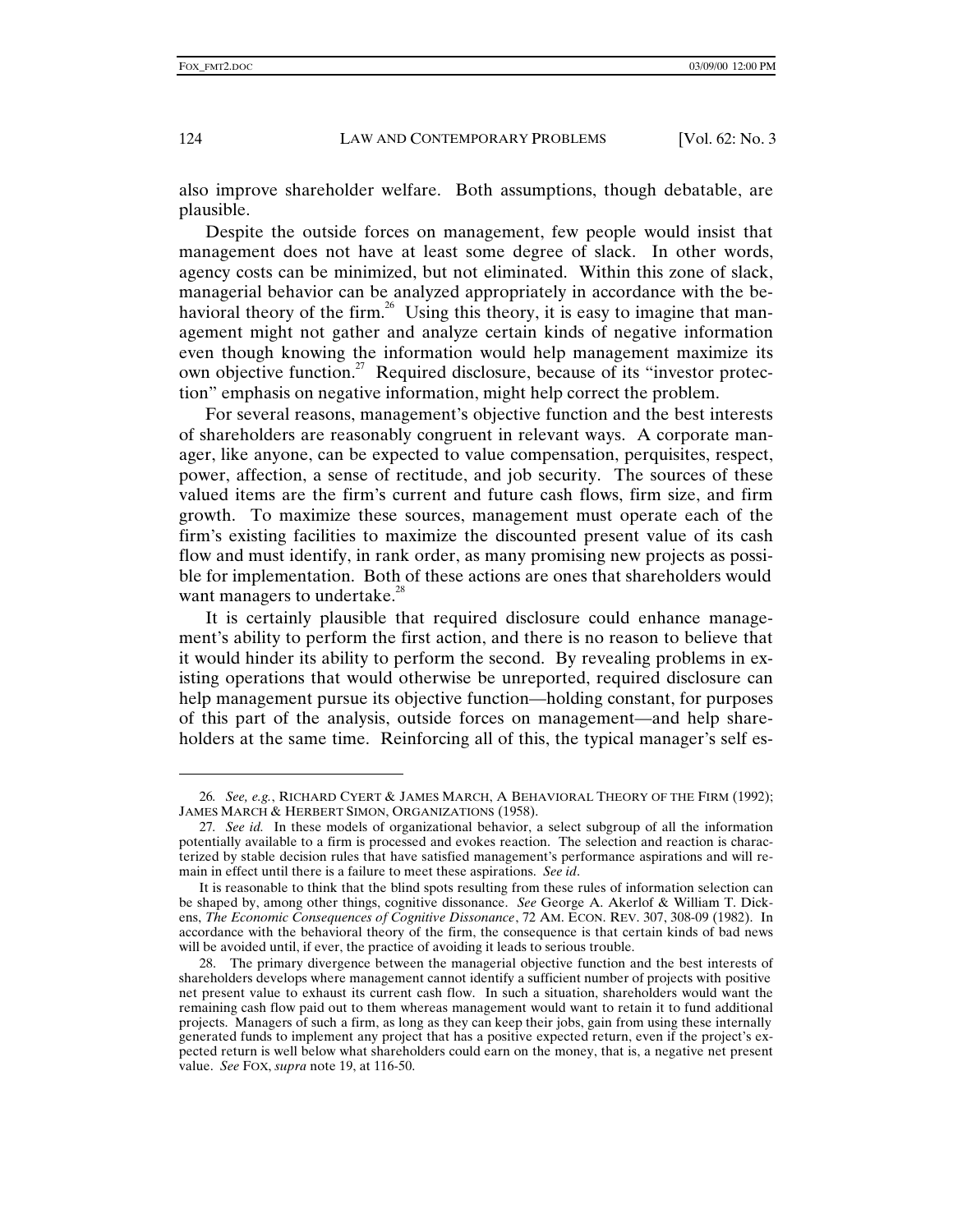teem depends in part on her public image. Required disclosure, therefore, will make her try harder to avoid actions that will generate negative information.

#### VII

### NATIONAL DIFFERENCES IN MANDATORY DISCLOSURE

Disclosure has costs as well as benefits. Given existing differences in firm governance structures among countries, there are likely to be important differences among issuers worldwide in the level of disclosure that will maximize the returns—net of the costs of this disclosure—from their capital utilizing, productive activities.

The decisions of a publicly held firm are the product of both its internal decisionmaking structure and the external environment that provides the inputs to make this structure function—most importantly for this analysis, shareholder votes and new capital. The internal, decisionmaking structure arises out of a combination of the law of the jurisdiction of incorporation and the issuer country's traditional business customs and practices.<sup>29</sup> The external environment is determined by a number of factors including the degree of concentration of share ownership, the nature of the holders of any concentrated blocks, the rules and practices under which these holders use their voting power singly and in cooperation with others, the extent to which the legal system and suppliers of finance facilitate or hinder hostile takeovers, and the relative availability of financing in different forms—equity versus debt—and from different sources private versus public markets.

Comparative corporate governance has become an important subject for legal and financial scholars in recent years, and the resulting studies show significant contrasts among countries in both internal decision structures and external environments.<sup>30</sup> These contrasts indicate differences in the extent to which required disclosure will be effective in helping to align managerial and shareholder interests and in assuring the best choice of real investment projects. That, in turn, implies that one country's optimal level of disclosure may be higher than another's—optimal being defined as the level at which the required disclosure's marginal benefits equal its marginal costs.

To illustrate, a set of rough contrasts can be made between the United States, Canada, and, to a lesser extent, the United Kingdom on the one hand, and Germany and Japan on the other. The varying schemes in these countries suggest significant differences in the value of disclosure. In the United States,

<sup>29.</sup> Custom and practice include both the typical terms of the firm's articles of incorporation and how people typically behave within a given set of publicly and privately imposed legal constraints.

<sup>30</sup>*. See*, *e.g.*, MARK J. ROE, STRONG MANAGERS, WEAK OWNERS: THE POLITICAL ROOTS OF AMERICAN CORPORATE FINANCE (1994); Bernard S. Black & John C. Coffee, Jr., *Hail Britannia? Institutional Investor Behavior Under Limited Regulation*, 92 MICH. L. REV. 1997 (1994). An extensive review of the growing body of literature concerning this subject is found in Michael Bradley et al., The *Purposes and Accountability of the Corporation in Contemporary Society: Corporate Governance at a Crossroads*, 62 LAW & CONTEMP. PROBS. 9, 49-76 (Summer 1999).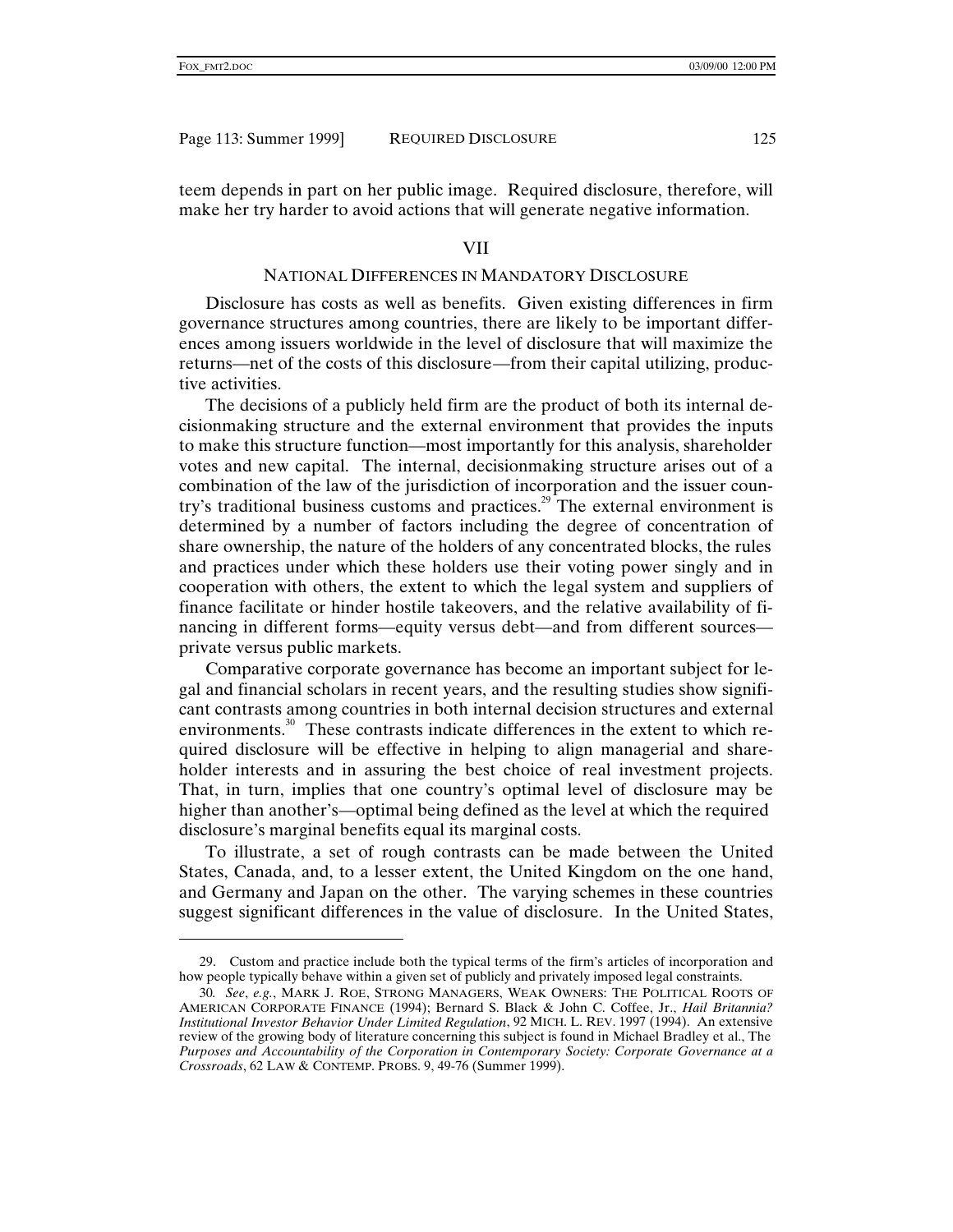voting power is less concentrated, and institutional investors are less inclined, separately or together, to exercise their voting power to influence corporate decisions.<sup>31</sup> In the United States, the United Kingdom, and Canada, debt/equity ratios are lower, $32$  and there is more use of publicly offered equity as a source of financing, $33$  particularly by relatively new companies financing major projects. Hostile tender offers are more frequent, as are solicitations of public shareholders in proxy fights. In contrast, in Germany and Japan, institutional investors play a larger role both in monitoring managerial behavior and in supplying finance, mostly debt. $34$ 

This comparison suggests that the optimal level of disclosure for U.S. issuers would be higher than for German and Japanese issuers. Institutional investors in the United States perform less monitoring of how managers of U.S. issuers make both operating and project choice decisions. They collect, analyze, and act on less information—both public and non-public—concerning these matters. Thus, more of the work of aligning managerial and shareholder interests with respect to these decisions falls to the hostile takeover threat and share price-based managerial compensation, both of which are assisted by greater public disclosure. Greater disclosure, and its enhancement of share-price accuracy, also aids good project choice in the United States because of the greater reliance by U.S. start-up companies on the public equity markets.<sup>35</sup> The choice of required disclosure levels by these different countries conforms with this rough illustration. The United States and Canada require the most disclosure, Germany and Japan the least, with the United Kingdom somewhere in between. $36$ 

1

<sup>31</sup>*. See*, *e.g.*, ROE, *supra* note 30, at 22, 169-70.

<sup>32</sup>*. See*, *e.g.*, F.X. Browne, *Corporate Finance: Stylized Facts and Tentative Explanations*, 26 APPLIED ECON. 485, 488 (1994) ("[Non-financial] [f]irms in securities-based financial systems (the United States, the United Kingdom and Canada . . . ) have quite low debt/equity ratios compared to those in the bank-based systems of Japan, Germany and France."); s*ee also* Bradley et al., *supra* note 30.

<sup>33</sup>*. See* Browne, *supra* note 32, at 494 (stating that external funding is significantly greater in the United States, the United Kingdom, and Canada than in Japan and continental Europe); s*ee also* Bradley et al., *supra* note 30, at 51, 64-65.

<sup>34.</sup> Japanese firms borrow \$5.33 from banks for every dollar they raise in the capital markets; German firms borrow \$4.20, and American firms \$0.85. *See* Jonathan R. Macey & Geoffrey P. Miller, *Corporate Governance and Commercial Banking: A Comparative Examination of Germany, Japan, and the United States*, 48 STAN. L. REV. 73, 85, 89 (1995).

<sup>35.</sup> Bernard Black and Ronald Gilson show that the availability of venture capital early in a firm's life is greatly facilitated by the prospect of a vibrant market for initial public offerings in the United States for issuers that have shown a certain degree of success. *See* Bernard S. Black & Ronald J. Gilson, *Venture Capital and the Structure of Capital Markets: Banks Versus Stock Markets*, 47 J. FIN. ECON. 243, 246-64 (1998). This explains, according to them, why there is so much more venture capital available in the United States.

<sup>36</sup>*. See supra* note 1.